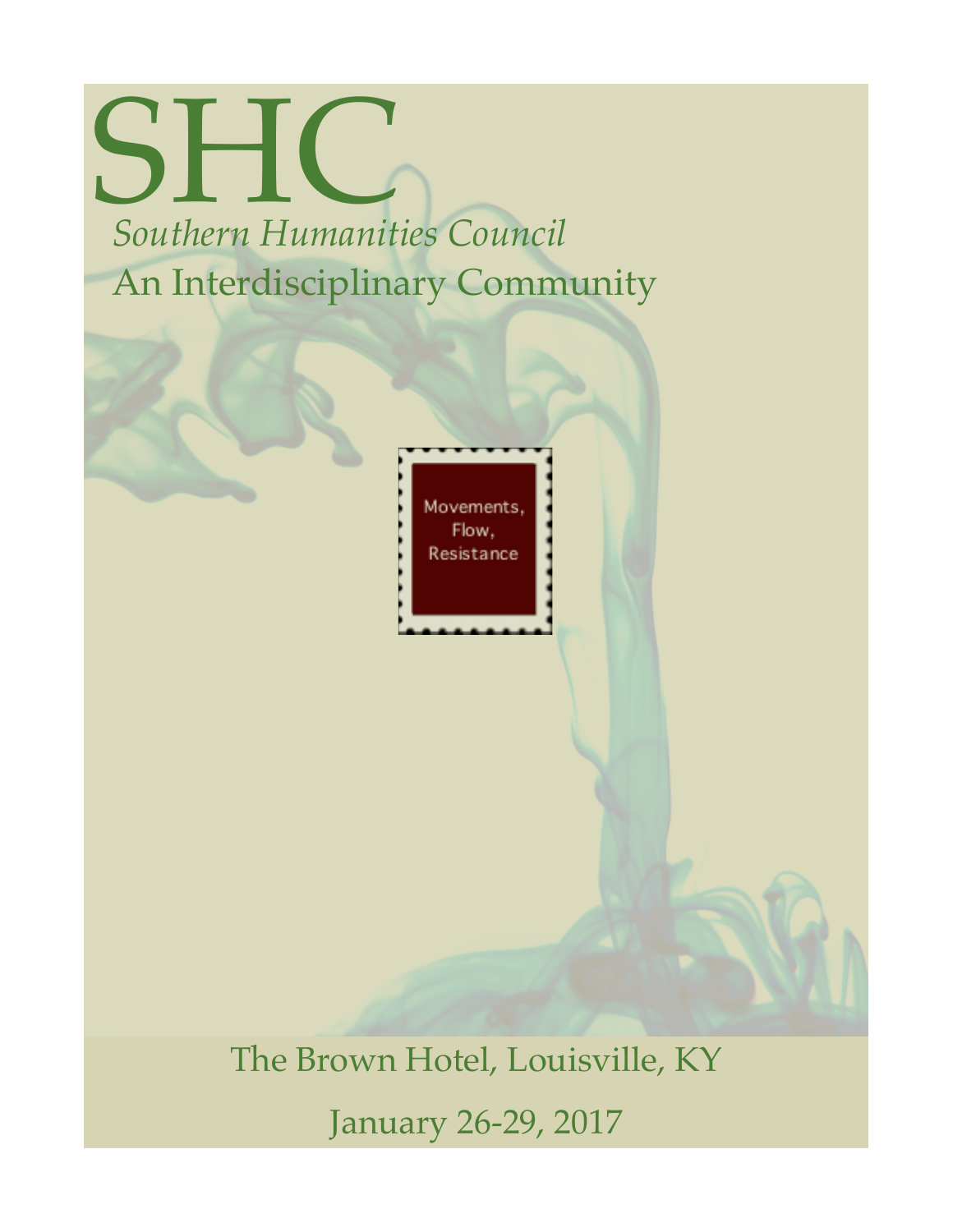## The Southern Humanities Council Executive Board

Mark Ledbetter, University of Bergen, Norway, Executive Director John Phillips, University of Tennessee at Chattanooga, Financial Officer Dan Latimer, Auburn University Susan Cumings, The University at Albany, SUNY Keith Hamon, Middle Georgia State University Nathan Long, The Richard Stockton College of New Jersey Sharon Raynor, Elizabeth City State University Gregory Gross, The College of Saint Rose Patricia Waters, Troy University M. Cooper Harriss, Indiana University Bloomington Leslie Boldt, Brock University Daniel Thero, Rensselaer Polytechnic Institute Steven M. Specht, Utica College Karen Tolchin, Florida Gulf Coast University Brett Bebber, Old Dominion University Theresa Flanigan, The College of Saint Rose Catherine Swender, Spring Hill College





Cover image "Blue Flow" by Dennis Holzberg. Licensed under Attribution-NonCommercial-ShareAlike 2.0 Generic (CC BY-NC 2.0) -<http://www.flickr.com/photos/dennisholzberg/6622878345>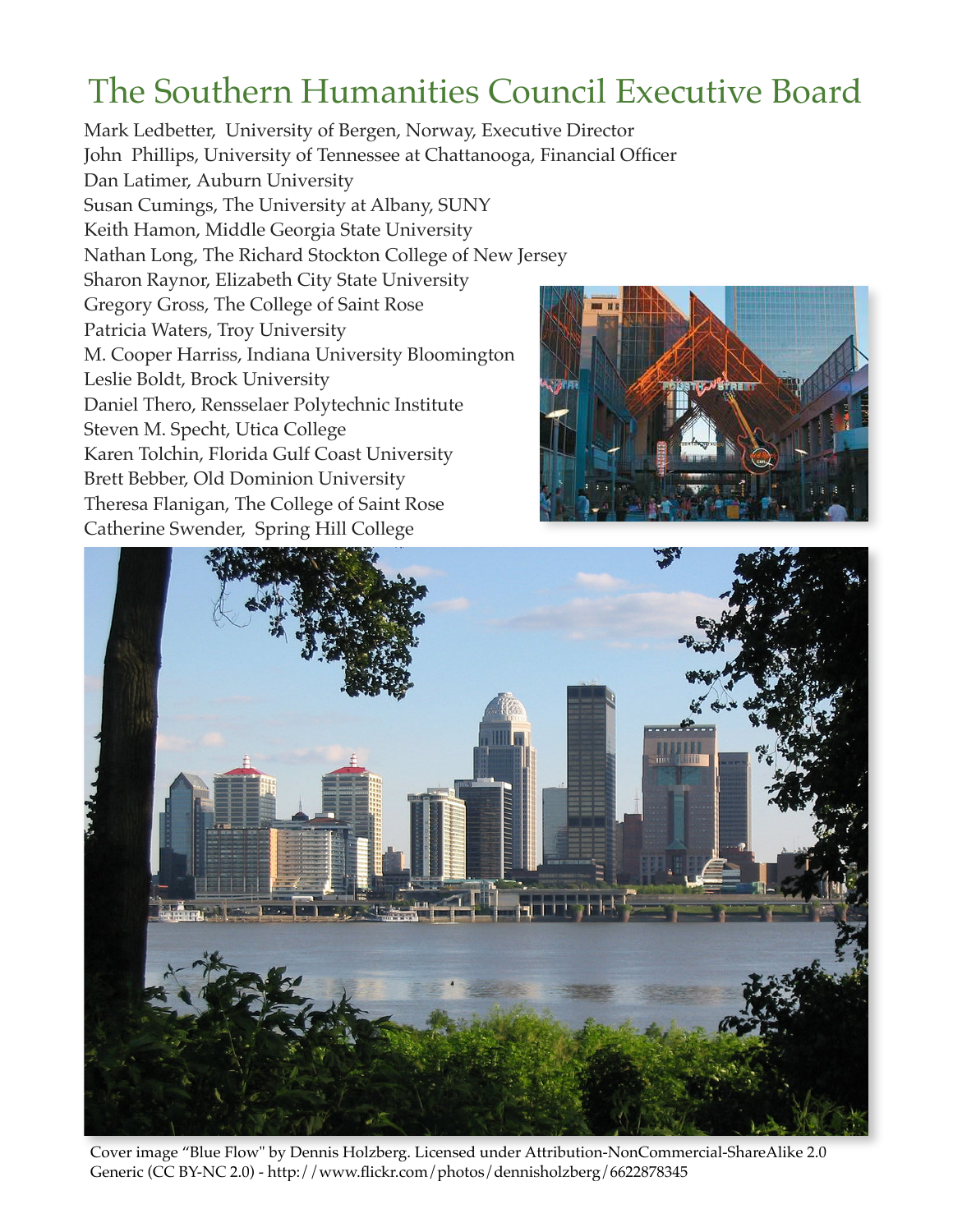## SHC Schedule

## Jan 28 - 31, 2017, The Brown Hotel, Louisville, KY

| <b>Wednesday, Jan 25</b>                                                                                                                                                                                                                                                                                                                                                                                                                                                   | Location                                                                        |  |
|----------------------------------------------------------------------------------------------------------------------------------------------------------------------------------------------------------------------------------------------------------------------------------------------------------------------------------------------------------------------------------------------------------------------------------------------------------------------------|---------------------------------------------------------------------------------|--|
| Early Arrivals Reception 6:00 - 7:30 pm<br>Come by for a drink!                                                                                                                                                                                                                                                                                                                                                                                                            | <b>Hospitality Suite</b><br>1015                                                |  |
| Thursday, Jan 26                                                                                                                                                                                                                                                                                                                                                                                                                                                           | Location                                                                        |  |
| Reception and Registration 6:00 - 8:00 pm                                                                                                                                                                                                                                                                                                                                                                                                                                  | J. Graham Brown<br>Suite, 3rd Floor                                             |  |
| Friday, Jan 27                                                                                                                                                                                                                                                                                                                                                                                                                                                             | Location                                                                        |  |
| Registration 9:00 - until                                                                                                                                                                                                                                                                                                                                                                                                                                                  |                                                                                 |  |
| Executive Board Meeting 8:00 - 8:50 am                                                                                                                                                                                                                                                                                                                                                                                                                                     | J. Graham Brown<br>Private Dining Room<br>inside J. Graham's<br>Café, 1st Floor |  |
| <b>Session I, 9:00 - 10:30</b>                                                                                                                                                                                                                                                                                                                                                                                                                                             |                                                                                 |  |
| • Lucy Bowditch, The College of Saint Rose, "Movement, Flow, Resistance in<br>Joan Jonas's Installation: 'They Came to Us without a Word'"<br>• Trisha A. Farco, Binghamton University, "Tim Burton's 'natural<br>expressionism': Connected-Disconnectedness, Limit Attitudes, and<br>Movement in Cinematic Adaptation"<br>• Steven M. Specht, Utica College, "Infants, Infidels and the Insane: Labeling<br>Theory and our Understanding of the Expressive Arts (or not)" | Citation A                                                                      |  |
| • Lisa Siefker Bailey, Indiana University—Purdue University College, "We<br>Used to Lick Postage Stamps"<br>• Jessica Hamlin, The University of Montevallo, "The Uncanny 'Daddy'"<br>• David Roberts, Utica College, "The Quest for Wholeness: Embracing the<br>Duality of Energy"                                                                                                                                                                                         | Citation B                                                                      |  |
| <b>Morning Coffee/Tea Break</b><br>10:30 - 11:00, Winner's Circle                                                                                                                                                                                                                                                                                                                                                                                                          |                                                                                 |  |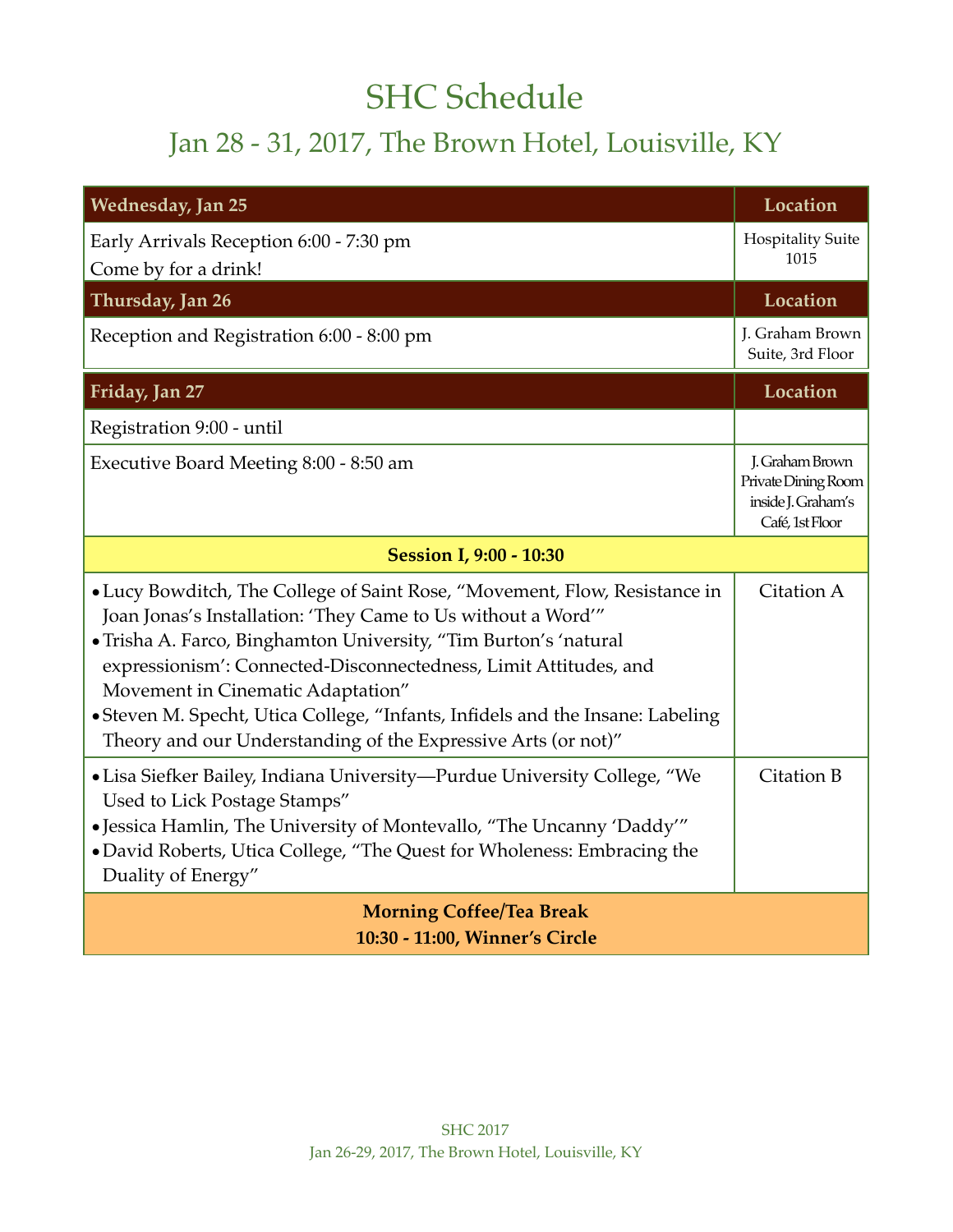| Friday, Jan 27                                                                                                                                                                                                                                                                                                                                                                                                                                                                                                                             | Location   |  |
|--------------------------------------------------------------------------------------------------------------------------------------------------------------------------------------------------------------------------------------------------------------------------------------------------------------------------------------------------------------------------------------------------------------------------------------------------------------------------------------------------------------------------------------------|------------|--|
| <b>Session II, 11:00 - 12:30</b>                                                                                                                                                                                                                                                                                                                                                                                                                                                                                                           |            |  |
| • Trisha Barefield, University of Georgia, "Addressing Waves of<br>Professionalization in Higher Education"<br>• Paige M. J. Erickson, Kaplan University, "Turkish Coffee and Starbucks: On<br>a Philosophy of Travel, Movement, and Resistance"<br>• Kathleen Crowley, The College of Saint Rose, "Resisting Bad Change:<br>Memoir of a Faculty Organizer against a Corporate Takeover"<br>• Muhammad Alasmari, University of Memphis, "Critical Issues in Teacher<br>Education: A Study of English Pre-Service Teachers in Saudi Arabia" | Citation A |  |
| • Tola Rodrick, Indiana University Bloomington, "Transformations of the<br>Philosophical Identity in Late Antiquity"<br>• Bernadette McNary-Zak, Rhodes College, "Eremitic Solitude as Island of<br>Resistance"<br>• R. Weldon Ledbetter, Independent Scholar, "I Am Here!?: The Crisis of<br>Identity and Resisting the 'Real' in Performances of 'Self"                                                                                                                                                                                  | Citation B |  |
| <b>Arts for Lunch, 12:45-1:45</b>                                                                                                                                                                                                                                                                                                                                                                                                                                                                                                          |            |  |
| Lauren K. O'Neal, Director and Curator, Lamont Gallery,<br><b>Phillips Exeter Academy</b><br>"Moving Subjectivities"<br>"Moving Subjectivities" is a screening of short video/film works and excerpts of works that<br>explore the self, other, and identity in relation to movement. Themes include feminist agency<br>and empowerment, language and the construction of identity, and role playing as a means of<br>social cohesion. Artists include Furen Dai, Andrea Zampitella, and Itay Ziv, among others.                           | Citation B |  |
| <b>Session III, 2:00 - 3:30</b>                                                                                                                                                                                                                                                                                                                                                                                                                                                                                                            |            |  |
| • Paula Talero Alvarez, Virginia Commonwealth University, "Katniss<br>Everdeen (The Hunger Games): Comparative Analysis of the Heroine<br>Between the Novels and the Film Adaptations"<br>• Abdullah Al-Asmari, Southern Illinois University, "The Role of Knowledge<br>in Intercultural Communication"<br>• Guy V. Beckwith, Auburn University, "Shifting Sands: Movement and<br>Stillness in Frank Herbert's Dune"                                                                                                                       | Citation A |  |
| • Jennifer Harrison & Michele Riley, Kaplan University, "The Business of<br>Weddings: A Diamond is Forever in Popular Culture"<br>• Kathleen Scarpena & Brenda Beach, Kaplan University, "Women in<br>Graduate Education: Understanding the Impact of Movement, Flow, and<br>Resistance on Student Success"                                                                                                                                                                                                                                | Citation B |  |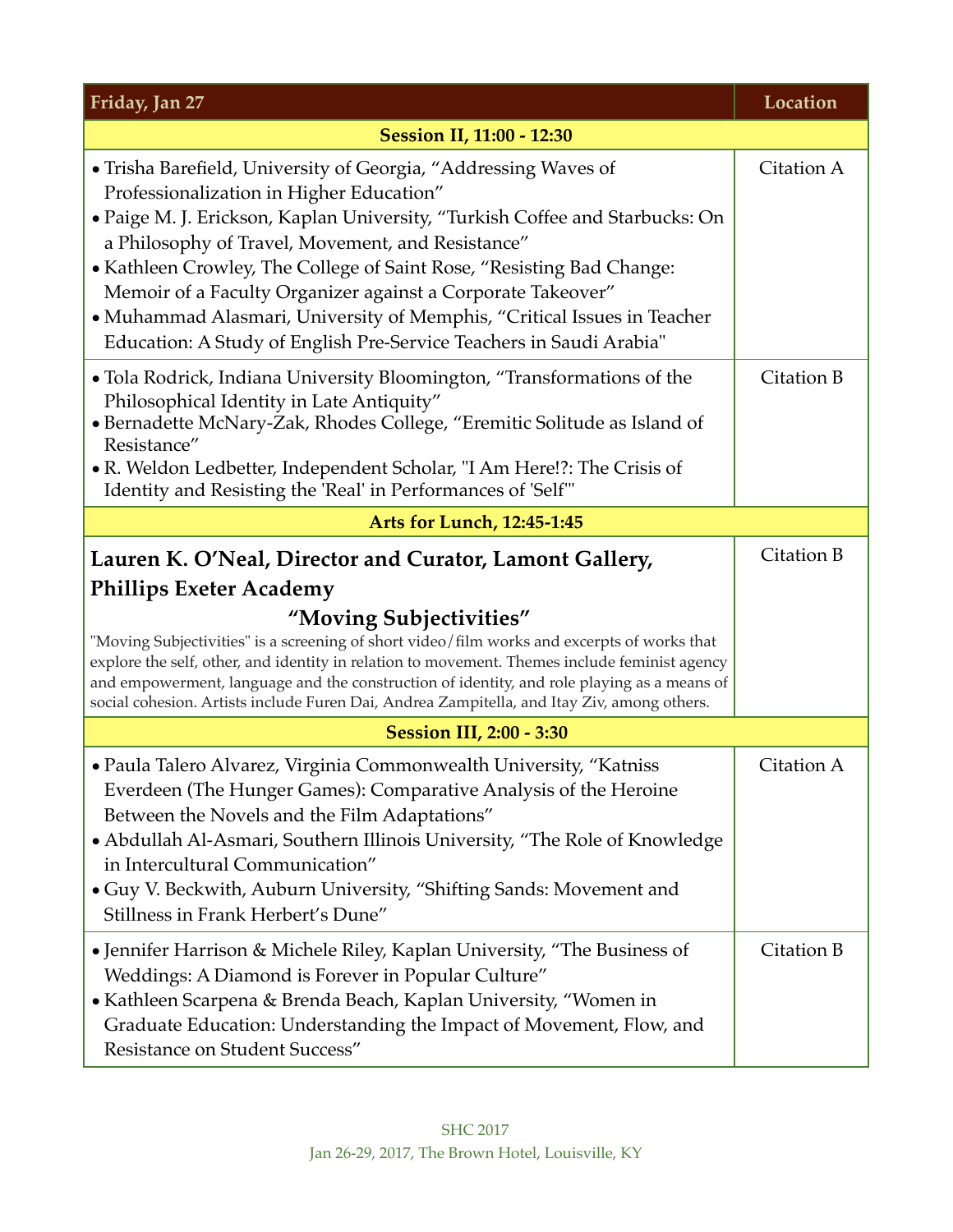| Friday, Jan 27                                                                                                                                                                                                                                                                                                                                                                                                 | Location      |  |
|----------------------------------------------------------------------------------------------------------------------------------------------------------------------------------------------------------------------------------------------------------------------------------------------------------------------------------------------------------------------------------------------------------------|---------------|--|
| <b>Afternoon Coffee/Tea Break</b><br>3:30-4:00, Winner's Circle                                                                                                                                                                                                                                                                                                                                                |               |  |
| <b>Session IV, 4:00-5:30</b>                                                                                                                                                                                                                                                                                                                                                                                   |               |  |
| • Theresa Flanigan, The College of Saint Rose, "Controlling Movement:<br>Urban Design and Political Resistance in Late Medieval Florence"<br>• Gilbert Jones, Italian Art Society, "Art, Processions, and Miraculous<br>Transformations in Late-Medieval and Early Modern Italy"<br>• John Phillips, The University of Tennessee at Chattanooga, "Socrates,<br>Truth, and the New Populism"                    | Citation A    |  |
| • Kyle Eveleth, University of Kentucky, "Comics as Geology: Shadow Texts<br>and Shadowy Histories in Modern Children's and Young Adult Comics"<br>• Stuart Collins, Kaplan University, "The Southeastern Conference, College<br>Music, and a Conflicted Legacy of the Civil War"<br>• Keith Hamon, Middle Georgia State University, "Ethics and the Flows of<br>Energy, Matter, Information, and Organization" | Citation B    |  |
| <b>Wine Reception and Plenary</b><br>$6:30 - 8:00$                                                                                                                                                                                                                                                                                                                                                             |               |  |
| Open Mic<br>Steven Specht<br>Paige Erickson<br>David Roberts<br><b>Catherine Swender</b>                                                                                                                                                                                                                                                                                                                       | Secretariat B |  |
| Hospitality<br>8:45 - until<br><b>Suite 1015</b>                                                                                                                                                                                                                                                                                                                                                               |               |  |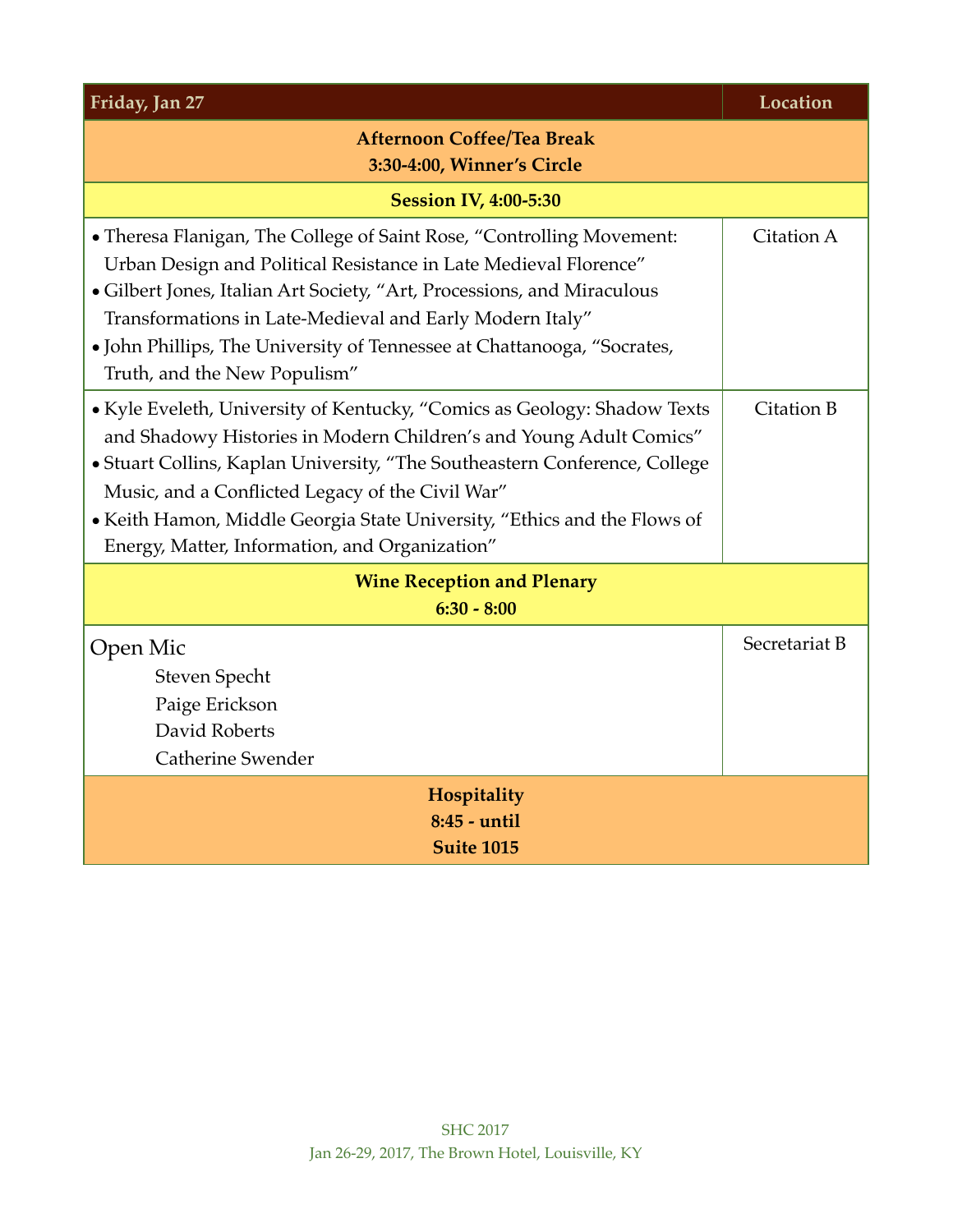| Saturday, Jan 28                                                                                                                                                                                                                                                                                                                                                                                                                                                                                                         | <b>Time</b>  | Location   |
|--------------------------------------------------------------------------------------------------------------------------------------------------------------------------------------------------------------------------------------------------------------------------------------------------------------------------------------------------------------------------------------------------------------------------------------------------------------------------------------------------------------------------|--------------|------------|
| Registration                                                                                                                                                                                                                                                                                                                                                                                                                                                                                                             | 9:00 - Until |            |
| <b>Session I, 9:00 - 10:30</b>                                                                                                                                                                                                                                                                                                                                                                                                                                                                                           |              |            |
| • Jennifer Caseldine-Bracht, Kaplan University, "Jane Addams and the<br>Pragmatists: Moving Forward to Create a Less Polarizing Political<br>Climate"<br>• Brett Bebber, Old Dominion University, "Reviewing the Impact of British<br>Propaganda Posters from World War I"<br>• Gregory Michna, "'they curse & damn me to the lowest hell': Eighteenth-<br>Century Theology Through the Eyes of Samson Occom, Mohegan"                                                                                                   |              | Citation A |
| • "Following the Flow of Information Within and Across Disciplines"<br>Lee Simmons, Middle Georgia State University<br>Shannon Riddle, Middle Georgia State University<br>Neil Rigole, Middle Georgia State University<br>Craig Coleman, Mercer University<br>Keith Hamon, Middle Georgia State University                                                                                                                                                                                                               |              | Citation B |
| <b>Morning Coffee/Tea Break</b><br>10:30 -11:00, Winner's Circle                                                                                                                                                                                                                                                                                                                                                                                                                                                         |              |            |
| Session II, 11:00 - 12:45                                                                                                                                                                                                                                                                                                                                                                                                                                                                                                |              |            |
| • Russell Fail and Michele Riley, Kaplan University, "Whiskey, Guns, and<br>Guitars: The Role of Alcohol and the Civil War in Southern Rock's<br>Mythology"<br>• Jeanette Shaffer, North Carolina State University, "Distilled Identity:<br>Connecting the Changing Image of Bourbon Whiskey and Culture in<br>Kentucky"<br>• Sharon Suchma, The City University of New York, "A Migration of<br>Meaning: Status, Desire, and Change in North American Featherwork"                                                      |              | Citation A |
| • Linnéa Franits, Utica College, "Flow and Interdependence: Helping Each<br>Other Get Into the River"<br>• Colleen S. Harris, University of Tennessee at Chattanooga, "Undermining<br>Unidirectional Illness: Using Ritual Theory to Explore the Cultural<br>Experience of Chronic Illness and Liminal Space"<br>• Thomas Jordan, Upper Iowa University, "Transnational Disability<br>Studies"<br>• Mary Laska, Kaplan University, "The Effects of Extended Non-Permanent<br>Disability on Adolescent Female Self-image" |              | Citation B |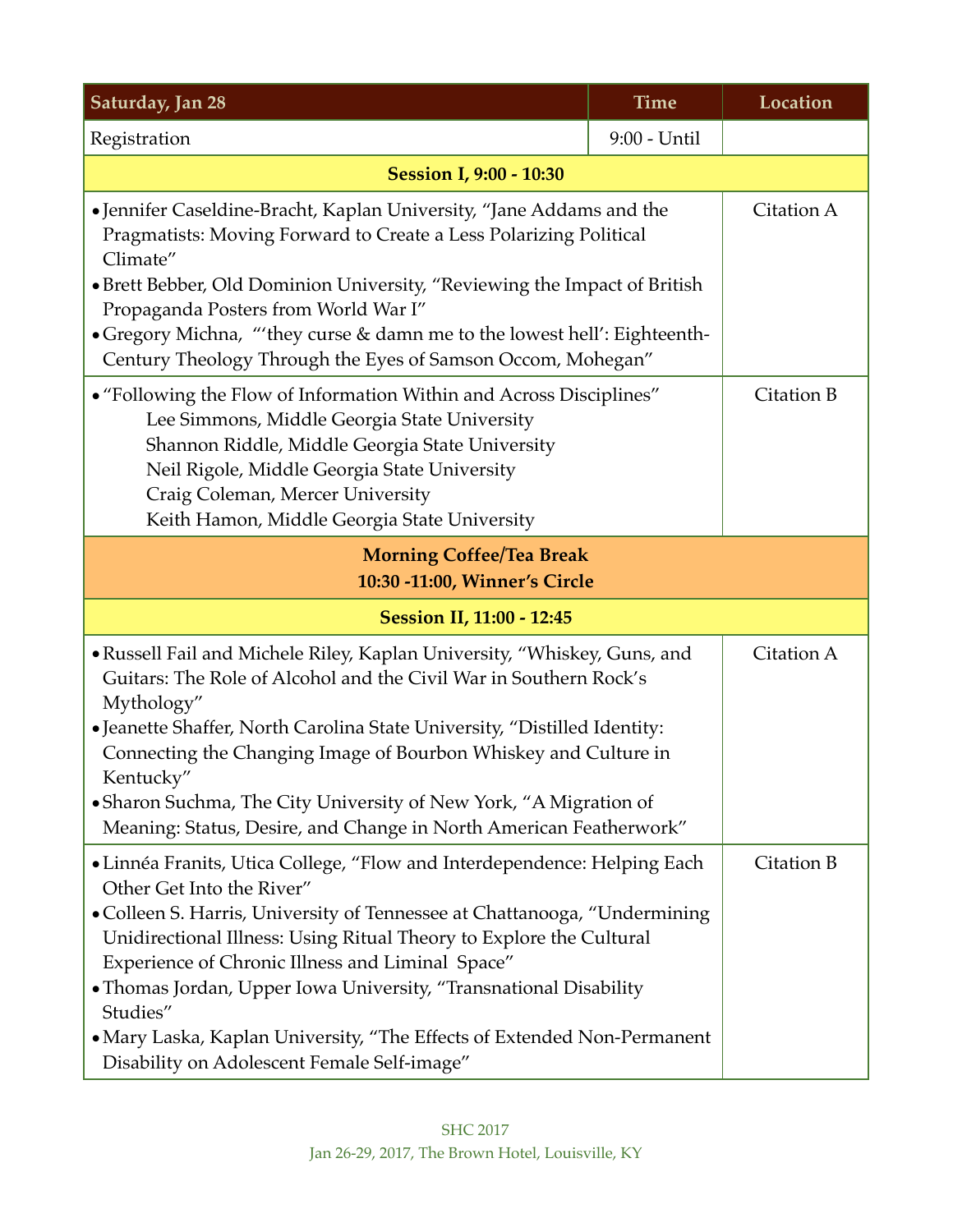| Saturday, Jan 28                                                                                                                                                                                                                                                                                                                                                                                                                                                                                                                                                 | Location      |  |
|------------------------------------------------------------------------------------------------------------------------------------------------------------------------------------------------------------------------------------------------------------------------------------------------------------------------------------------------------------------------------------------------------------------------------------------------------------------------------------------------------------------------------------------------------------------|---------------|--|
| <b>Arts for Lunch, 12:45-1:45</b>                                                                                                                                                                                                                                                                                                                                                                                                                                                                                                                                |               |  |
| Melissa Vandenberg, Eastern Kentucky University                                                                                                                                                                                                                                                                                                                                                                                                                                                                                                                  | Secretariat A |  |
| "Sew to Speak"                                                                                                                                                                                                                                                                                                                                                                                                                                                                                                                                                   |               |  |
| Vandenberg, a Kentucky based interdisciplinary artist, will perform a work from the<br>series Sew To Speak. In this performative sculpture, the artist manipulates numerous<br>vintage sewing machines to sew various loops of fabric simultaneously. Sew To<br>Speak explores questions surrounding "women's work" and craft, meditation, and the<br>relationship between (wo)man and machine. The artwork welcomes audience participation<br>and will conclude with a short conversation about the artist's work. Her website is<br>www.melissavandenberg.com. |               |  |
| <b>Session III, 2:00 - 3:30</b>                                                                                                                                                                                                                                                                                                                                                                                                                                                                                                                                  |               |  |
| • Spencer Dew, Centenary College, "(Semi) Autonomous and (Relatively)                                                                                                                                                                                                                                                                                                                                                                                                                                                                                            | Citation A    |  |
| Sovereign: Nationalism and Resistance in Aliite Religions"                                                                                                                                                                                                                                                                                                                                                                                                                                                                                                       |               |  |
| • Abdullah Al-Asmari, Southern Illinois University, "Orientalism and                                                                                                                                                                                                                                                                                                                                                                                                                                                                                             |               |  |
| Islamophobia: Exploratory Study of YouTube Content and the Role of                                                                                                                                                                                                                                                                                                                                                                                                                                                                                               |               |  |
| Intellectuals"                                                                                                                                                                                                                                                                                                                                                                                                                                                                                                                                                   |               |  |
| • Katje Armentrout, Purdue University, "Moving Back to the Farm: How                                                                                                                                                                                                                                                                                                                                                                                                                                                                                             |               |  |
| the Millennial Generation's Migration Back to Rural America is                                                                                                                                                                                                                                                                                                                                                                                                                                                                                                   |               |  |
| Redefining the Farmer"                                                                                                                                                                                                                                                                                                                                                                                                                                                                                                                                           |               |  |
| . William Schanbacher, University of South Florida, "For Love of God and                                                                                                                                                                                                                                                                                                                                                                                                                                                                                         |               |  |
| Food: The American Colonial Period and the Roots of Our Modern Food                                                                                                                                                                                                                                                                                                                                                                                                                                                                                              |               |  |
| Systems"                                                                                                                                                                                                                                                                                                                                                                                                                                                                                                                                                         |               |  |
| • Meghan Jordan, Upper Iowa University, "Too sacred to lay bare': Eliza                                                                                                                                                                                                                                                                                                                                                                                                                                                                                          | Citation B    |  |
| Lynn Linton's The Autobiography of Christopher Kirkland, Androgynous                                                                                                                                                                                                                                                                                                                                                                                                                                                                                             |               |  |
| Abjection, and Cross-dressed Reflections"                                                                                                                                                                                                                                                                                                                                                                                                                                                                                                                        |               |  |
| • Sonia Mae Brown, Langston University, "Queer Liminalities: Movements,                                                                                                                                                                                                                                                                                                                                                                                                                                                                                          |               |  |
| Flow, and Sexual Identity in James Baldwin's Another Country"                                                                                                                                                                                                                                                                                                                                                                                                                                                                                                    |               |  |
| • Terry B. Moore, Piedmont College, University of Georgia, "Ending the                                                                                                                                                                                                                                                                                                                                                                                                                                                                                           |               |  |
| Tyranny of Black Males in North America and Moving Forward"                                                                                                                                                                                                                                                                                                                                                                                                                                                                                                      |               |  |
| • Muhammad Alasmari, University of Memphis, "Code Switching in Boys"                                                                                                                                                                                                                                                                                                                                                                                                                                                                                             |               |  |
| and Girls' Natural Conversations"                                                                                                                                                                                                                                                                                                                                                                                                                                                                                                                                |               |  |
| Afternoon Coffee/Tea Break, 3:30 - 4:00, Winner's Circle                                                                                                                                                                                                                                                                                                                                                                                                                                                                                                         |               |  |